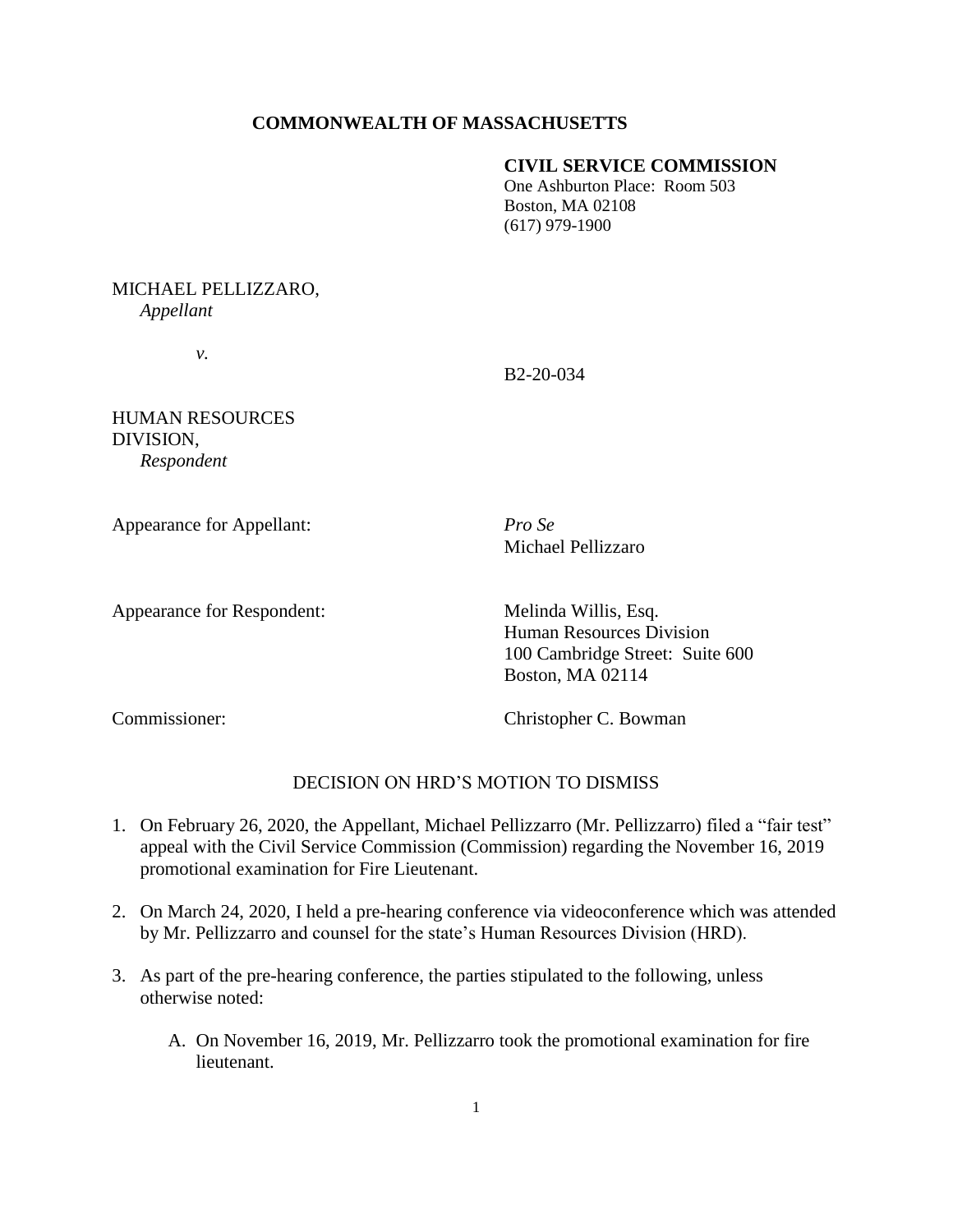- B. On November 21, 2019, Mr. Pellizzarro filed what is effectively a fair test appeal with HRD.
- C. On January 17, 2020, HRD denied Mr. Pellizzaro's fair test appeal.
- D. On February 3, 2020, Mr. Pellizzarro received his score notice.
- E. On February 26, 2020, Mr. Pellizzaro filed the instant appeal with the Commission.
- F. On March 4, 2020, HRD established an eligible list for Fire Lieutenant.
- 4. As part of the Appellant's appeal with HRD, he provided a list of 11 questions that he alleged had not been taken from the reading list. Further, he listed additional questions for which he believed more than one correct answer was possible.<sup>1</sup>
- 5. At the pre-hearing, counsel for HRD indicated that, after receiving Mr. Pellizzarro's appeal (and others), HRD did a careful and thorough review of the examination and determined that some questions on the examination did not correspond with the reading material. Those questions were removed from the examination and were not counted in the score. For reasons attributed to confidentiality and the integrity of the testing process, HRD has opted not to indicate how many such questions were removed.
- 6. Further, after the above-referenced review, HRD identified additional questions in which more than one answer would be considered correct. Those questions remained in the score with candidates being given credit for a correct answer if they responded with one of the multiple correct answers. As part of prior appeals heard by the Commission, it was established that 4 questions fell into this category.
- 7. At the time of the pre-hearing conference, two other similar appeals were pending before the Commission. On March 26, 2020, the Commission issued decisions dismissing those appeals. (See Kelley v. HRD & Barrasso v. HRD) which I forwarded to the Appellant.
- 8. As part of decisions in Kelley and Barrasso, the Commission concluded in part, that:

"[T]he Commission squarely addressed this issue in O'Neill v. Lowell and Human Resources Division, 21 MCSR 683 (2008). Although the appeal was dismissed based on timeliness, the Commission did still address the issue of certain questions being faulty and/or effectively removed from the examination. In O'Neill, 20% of the examination questions were determined to be faulty. The Commission concluded that the "defect rate" of 20% did not, standing alone, rise to the level of proof necessary to deem the test unfair. The underlying facts here are not distinguishable from O'Neill, nor should the result be."

 $\overline{a}$ 

<sup>&</sup>lt;sup>1</sup> On March 24, 2020, I conducted pre-hearing conferences in separate appeals involving the same issue presented here. As part of those pre-hearing conferences, HRD indicated that the total number of questions removed entirely was "less than 13".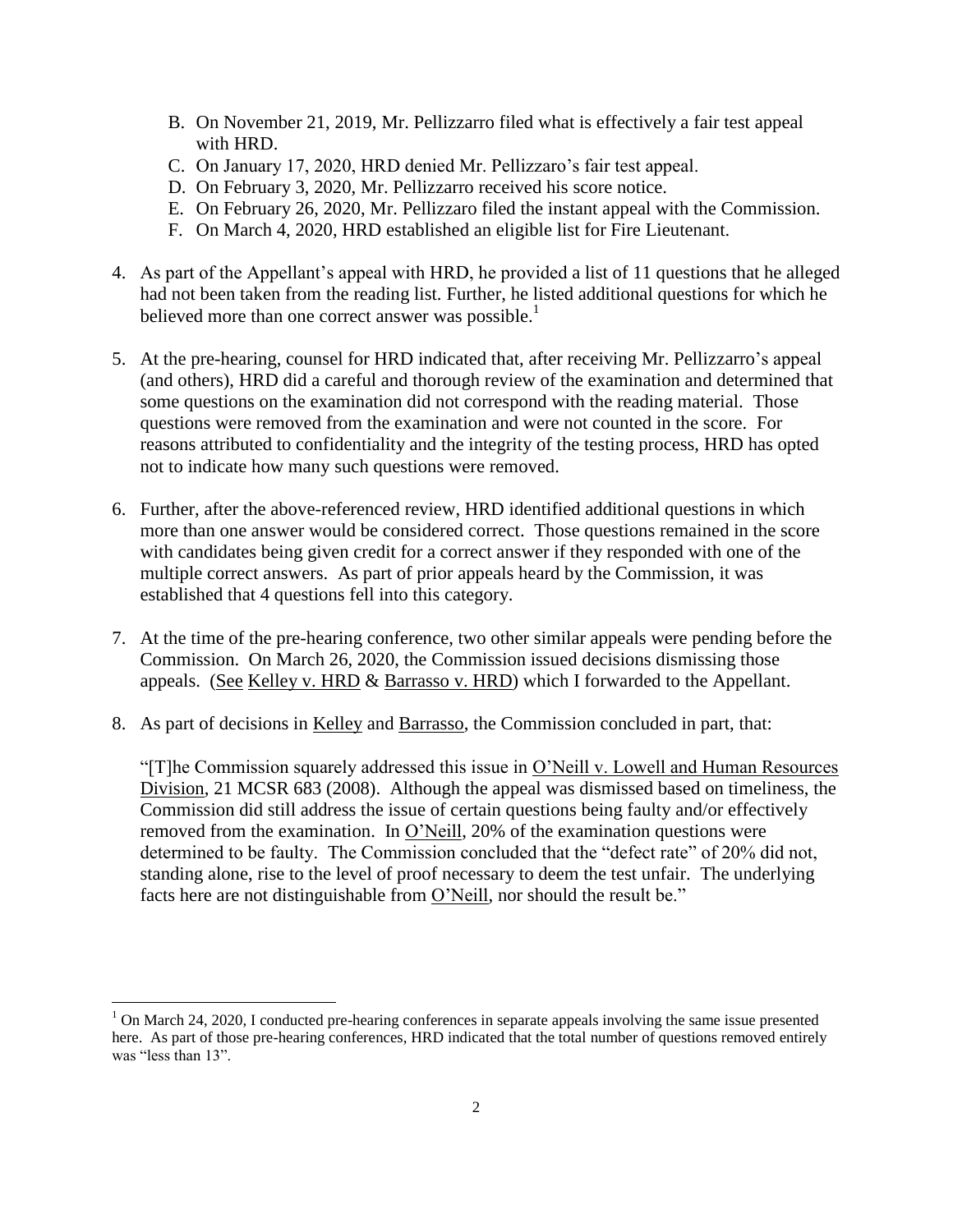9. After reviewing the above-referenced decisions, Mr. Pellizzarro indicated that he still wished to move forward with his appeal. I established a briefing schedule. HRD submitted a motion to dismiss and Mr. Pellizzarro submitted an opposition.

#### *Parties' Arguments*

 First, HRD argues that the Appellant's appeal with the Commission is not timely, as it was filed with the Commission more than 17 days after HRD sent him its decision. Even if the starting date for timeliness purposes was the date that the Appellant received his score notice  $(2/3/20)$ , his appeal to the Commission, which was received on  $2/26/20$ , would still be beyond the 17-day statutory filing deadline.

 Even if the appeal were timely, HRD makes the same argument here that it did in Kelley and Barrasso, arguing that, even if, after review, 13 of the 80 test questions were effectively removed from the examination because those questions were not referenced in the reading list, the Appellant cannot show that this promotional examination was not a fair test of his abilities to perform the duties of a Fire Lieutenant. Further, HRD argues that the circumstances here are no different than the circumstances before the Commission when it decided O'Neill.

 Mr. Pellizzarro, in his brief, expresses frustration that, many years after the Commission's decision in O'Neill, HRD has administered another examination with a high rate of faulty questions. He also argues that he has received inconsistent communication from HRD and, generally, that exam applicants have a right to expect a better process, particularly in light of the cost of examination fees and reading materials, in addition to the considerable time and effort spent on studying for the examination.

 In regard to the appropriate relief, Mr. Pellizzarro asks that HRD re-grade his examination and include those questions that were removed because they were not in the reading material.

#### *Applicable Law*

G.L. c. 31, s. 2(b) states in part:

"No person shall be deemed to be aggrieved under the provisions of this section unless such person has made specific allegations in writing that a decision, action, or failure to act on the part of the administrator was in violation of this chapter, the rules or basic merit principles promulgated thereunder and said allegations shall show that such person's rights were abridged, denied, or prejudiced in such a manner as to cause actual harm to the person's employment status."

G.L. c. 31, s. 22 states in part:

"An applicant may request the administrator to conduct a review of whether an examination taken by such applicant was a fair test of the applicant's fitness actually to perform the primary or dominant duties of the position for which the examination was held, provided that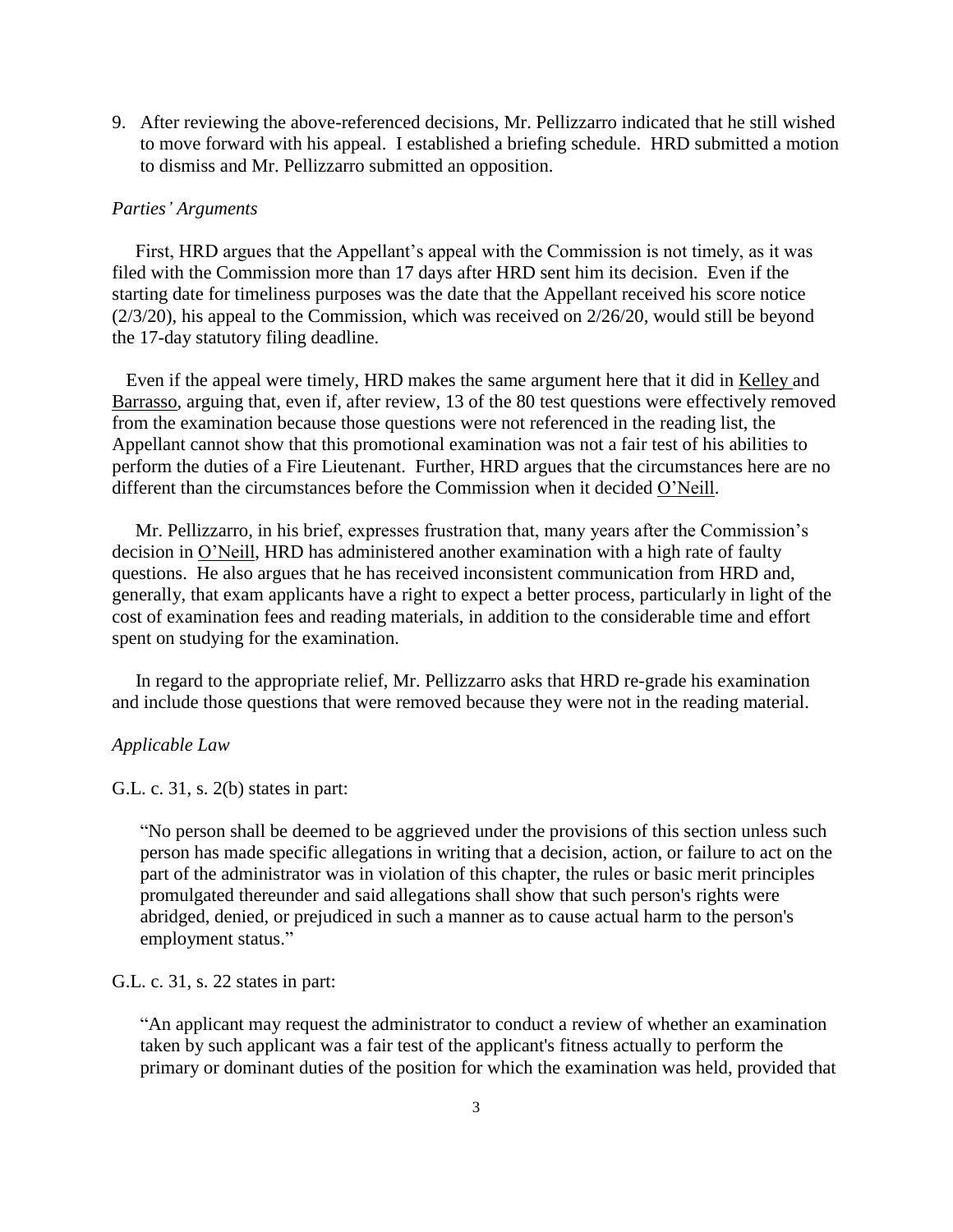such request shall be filed with the administrator no later than seven days after the date of such examination."

G.L. c. 31, s. 24 states in part:

An applicant may appeal to the commission from a decision of the administrator made pursuant to section twenty-three relative to (a) the marking of the applicant's answers to essay questions; (b) a finding that the applicant did not meet the entrance requirements for appointment to the position; or (c) a finding that the examination taken by such applicant was a fair test of the applicant's fitness to actually perform the primary or dominant duties of the position for which the examination was held. Such appeal shall be filed no later than seventeen days after the date of mailing of the decision of the administrator.

#### *Analysis*

 As a threshold matter, this appeal was filed with the Commission outside the 17-day statutory filing deadline referenced above in Section 24. Thus, the Commission lacks jurisdiction to hear this appeal.

 That notwithstanding, I did, however, carefully review all of Mr. Pellizzarro's arguments, including his overarching concern that a number of questions were effectively removed from the examination because they were not referenced in the reading material.

 I am not unsympathetic to Mr. Pellizzarro's argument that, more than a decade after O'Neill, examination applicants are, once again, faced with an examination in which a troubling percentage of examination questions were faulty. The Commission believes that the quality and integrity of the promotional exam process calls for HRD to take a thorough and pro-active approach in the design of future examinations to assure that the troubling problem presented in these recent cases does not repeat itself in the future. Should the problem occur in the future, the Commission will consider whether or not further review is appropriate, including but not limited to, a more formal review of the examination design process.

 Finally, the relief requested by Mr. Pellizzarro would have the unintended consequence of treating certain exam applicants differently and bringing about a result that is contrary to his own fair test appeal with HRD, in which he stated that including questions on the examination that were not referenced in the reading material resulted in an "unfair" test.

 For all of the above reasons, HRD's Motion to Dismiss is allowed and Mr. Pellizzarro's appeal under Docket No. B2-20-034 is hereby *denied*.